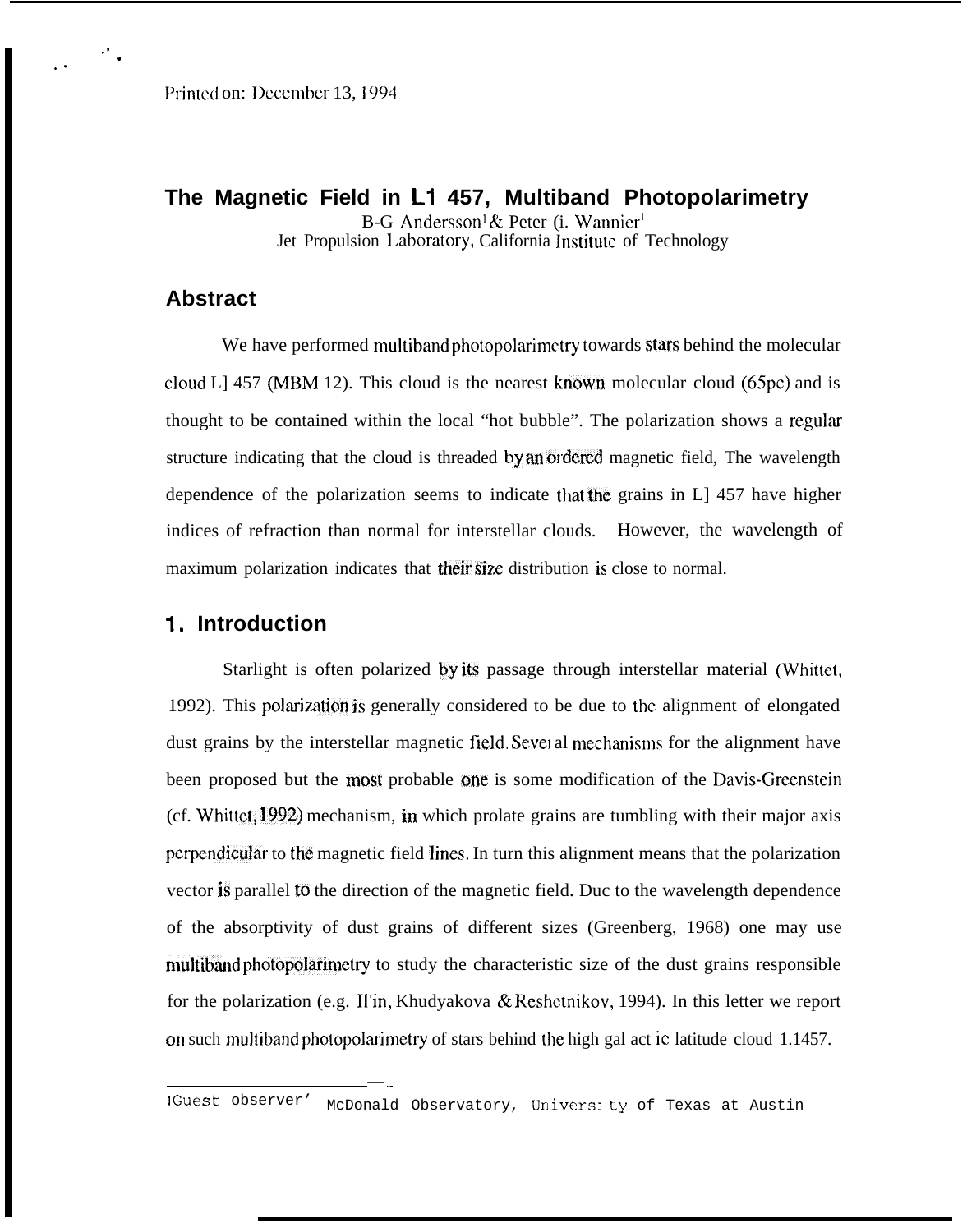,.

. .

The molecular cloud  $L1457$  (MBM 12) is the nearest known molecular cloud, at a distance of 65pc (Hobbs, Blitz and Magnani, 1986). It has been studied in many different tracers: CO (Magnani, Blitz & Mundy, 1985; Zimmermann & Ungerechts, 1990; Pound, Bania & Wilson, 1990), Cl (Ingalls, Bania & Jackson, 1994), Optical absorption (Hobbs, Blitz & Magnani, 1986; Hobbs et al,, 1988), HI emission (Moriarty-Schieven, Andersson & Wannier, 1995) and HI absorption (Wannier, Andersson & Moriarty-Schieven, 1995). The L1457 cloud is located out of the galactic plane ( $b=34^{\circ}$ ) and is thought to reside within the local hot bubble (Hobbs, Blitz and Magnani, 1,986). Based on a comparison of  $13$ CO line widths and mass estimates Pound, Bania and Wilson (1 990) found that neither the cloud nor its constituent clumps are gravitationally bound. This conclusion is supported by the fact that no evidence for star formation in the cloud has been detected. There are two major reasons for studying the magnetic field in this cloud. First, the relative nearness of the cloud allows high resolution measurements of the structure in the magnetic fieldin a well-studied environment. Second, the cloud's location in the local bubble means that we might learn about the role and ordering of the magnetic field in the solar neighborhood.

### . **2. Observations & Data Reduction**

We used the photopolarimeter (Breger, 1979) on the 82"  $(2.1 \text{ m})$  telescope at McDonald Observatory during October 2-5, 1994 to perform multiband photopolarimetry in the extended Johnson system (UBVRI). The polarized standard HI) 154445 was used to fix the instrument direction relative to the sky, assuming a  $P.A.$  of 90.10 for all bands except the U band for which we assumed  $\theta_{\text{ref}}$ =87.9° (Hsu & Breger, 1982). To determine the instrumental polarization we observed the unpolarized standard HD 154345 nightly. The instrumental polarization was constant, within Ihc errors, during the run and so the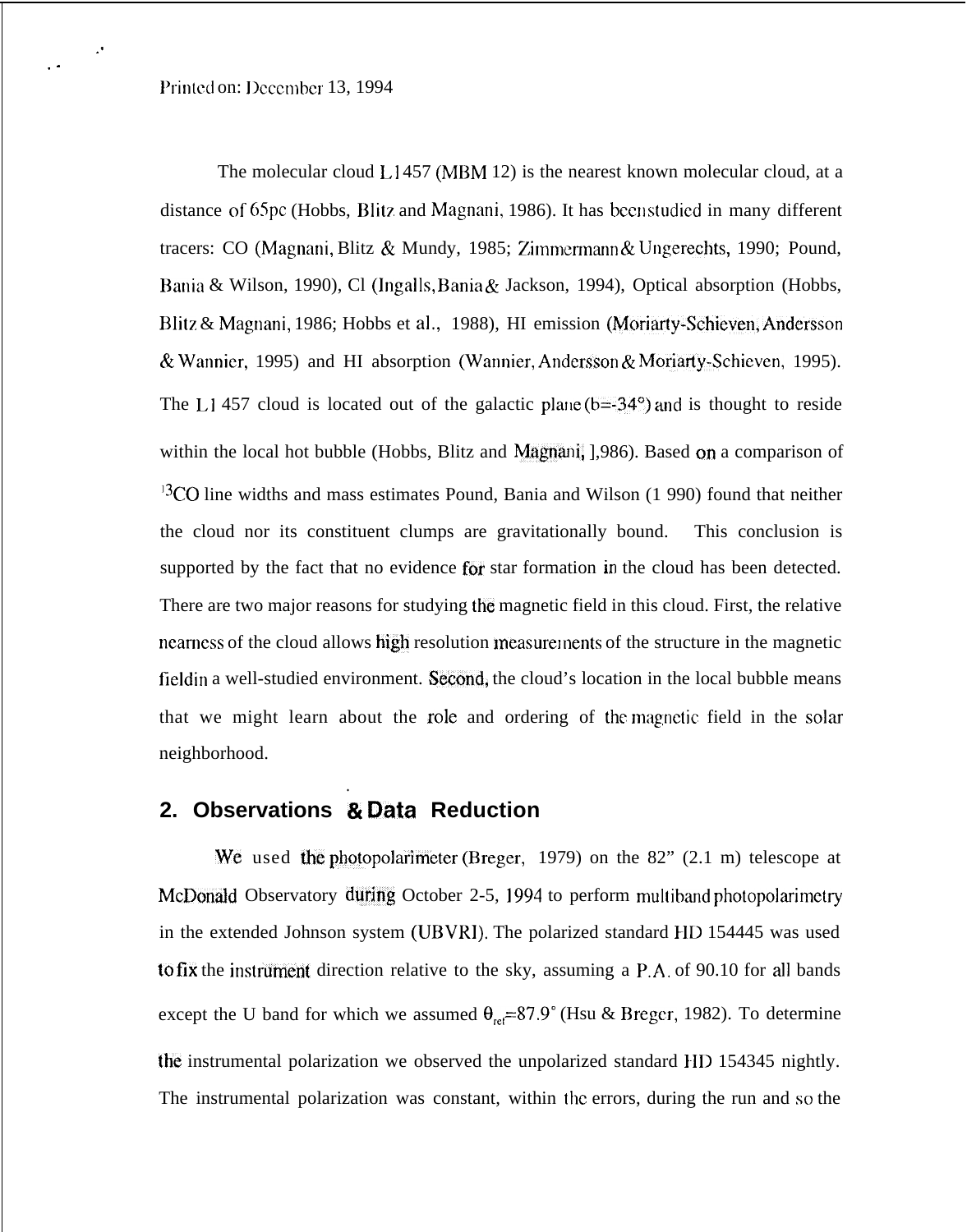averaged values were used in the data reduction. A standard reduction procedure was employed in which the instrumental polarization was removed through corrections in the Stokes parameters, after which the coordinate system was rotated in accordance with the calibration observations. The uncertainty in the measured angle of the polarization was derived by either, standard propagation of errors for  $\sigma_p/p \ll 1$  (e.g. Roe, 1992), yielding  $\sigma_{\theta}$ =28 .65  $\sigma_{\theta}$ /p(deg) or, by assuming a uniform probability distribution of the angle between O and 180 degrees for  $\sigma_p \geq p$ , yielding  $\sigma_p = 51.96$  (deg).

### **3. Results & Discussion**

The measured polarizations are presented In table 1. The first question to address is whether or not the measured polarization actually originates at the distance of L 1457. Of the 13 stars observed, 5 may be foreground objects, based cm their apparent magnitudes and assuming all stars to be ordinary main sequence objects (we used the  $SIMBAD<sup>2</sup>$  data base for the stellar parameters. None of our stars have luminosity classification available). These stars are AG+19 215, AG+19 221, AG+19 222, AG+19 266 & AG+20 270. Three of the four stars showing no significant polarization are in this group, The remaining unpolarized object,  $AG+19\,224$  is at a large enough distance to be background to L 1457, but has the smallest apparent reddening (actually  $E_{B-V}$ =0.5) consistent with no intervening dust. Two stars,  $\overrightarrow{AG+19}$  215 &  $\overrightarrow{AG+20}$  266, with small inferred distances nonetheless have measured polarization consistent with background objects, We assume this to be due to an error in our assumption about the luminosity classification, in that these stars may actually be luminosity class 111 objects. In such a case these stars are actuatly background objects as well. Hence for the 13 stars, 10 show direct agreement between whether they

——

<sup>&</sup>lt;sup>2</sup>This research made use of the SIMBAD database, operated at CDS, Strasbourg, France.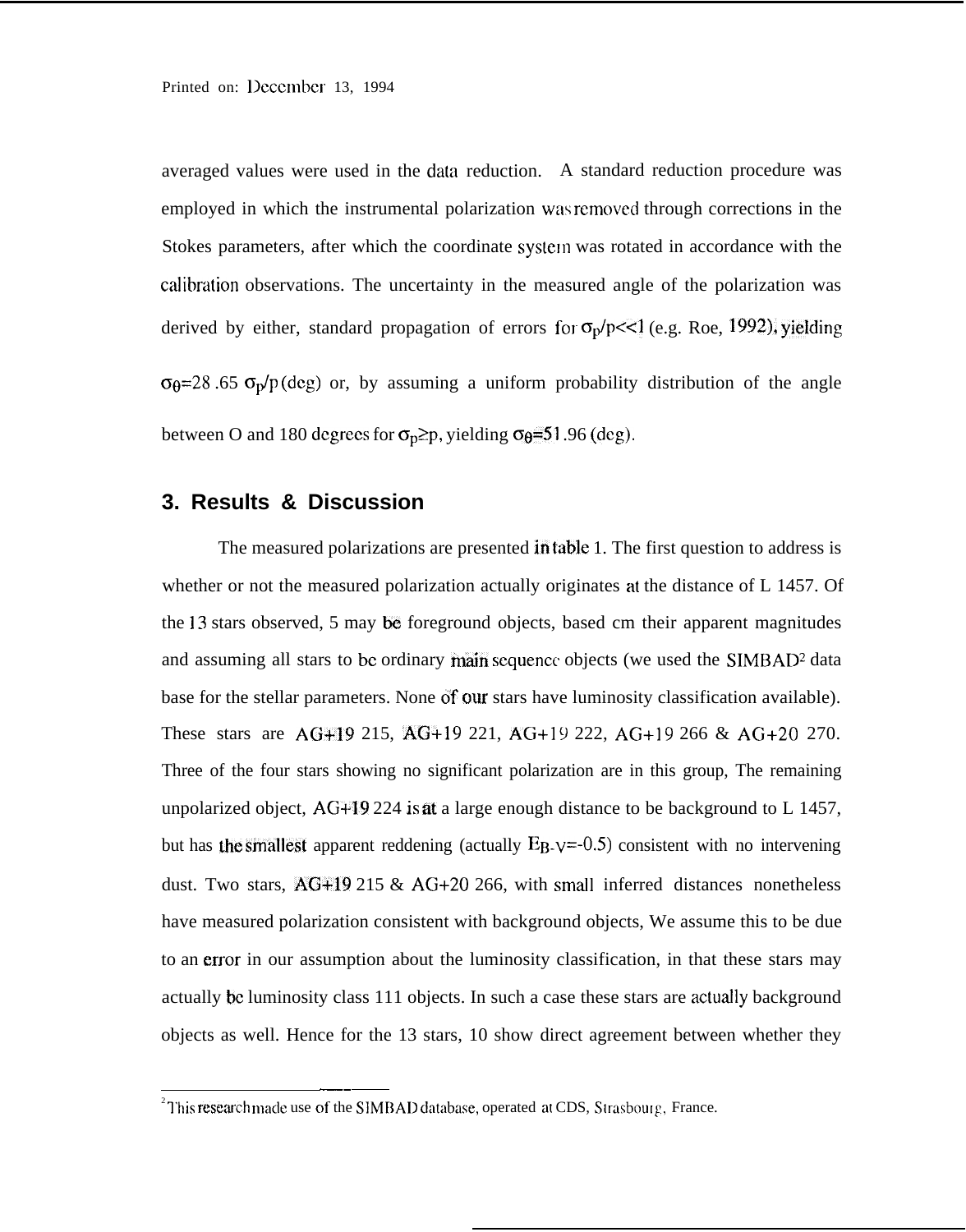arc background or not and whether they exhibit polarization or not and two of the remaining may be brought into agreement by assuming them to be giant stars. We thus conclude that the polarization measured towards L 1457 is indeed due to a magnetic filed threading the cloud,

As can be seen from figure 1, the magnetic field in L1457, as delineated by the polarization, runs roughly parallel to the main axis of the CO and HI distribution (Zimmermann and Ungerechts, 1990; Moriarty-Schicven, Andersson & Wannier, 1995). The agreement between the direction of the polarization vectors and the large scale distribution is even better when the 100 $\mu$ m emission is used (cf. Hobbs, Blitz & Magnani, 1986, their figure 2). We note that the direction of the polarization in L 1457 is not directly connected to that in either of the two nearby major cloud complexes in Taurus or Perseus. Whereas the Taurus complex overall has a polarization direction roughly parallel to lines of constant galactic longitude (Goodman et al, 1990; their figure 3) and the direction of the polarization for the atomic halo of the Perseus complex runs parallel to the cloud complex or roughly "NE-SW" in galactic coordinates (Andcrsson and Wannier, 1995), the polarization in L145'7 is roughly "NW-SE" in galactic coordinates.

For six of our stars the fluxes were great enough to warrant measurements in  $4$  or more filters, For these we fit the polarizations to the "Serkowski relation" (Serkowski, 1973; Whittet, 1992) allowing the factor "k" to vary

$$
\frac{P_{\lambda}}{P_{\text{max}}} = \exp_{\theta} -k \cdot \ln^2(\frac{\lambda_{\text{max}}}{\lambda})
$$
\n(1)

to find the wavelength of maximum polarization. Three of these stars gave satisfactory fits For the remaining ones the measurement uncertainties were too large to allow reliable tits or their intensities were too small to allow measurements in enough filters. The fits gave  $\lambda_{\text{max}}$ for these three objects as follows: AG+18225:  $0.54\pm0.01$  pm; AG+19 215:  $0.56\pm0.01$ µm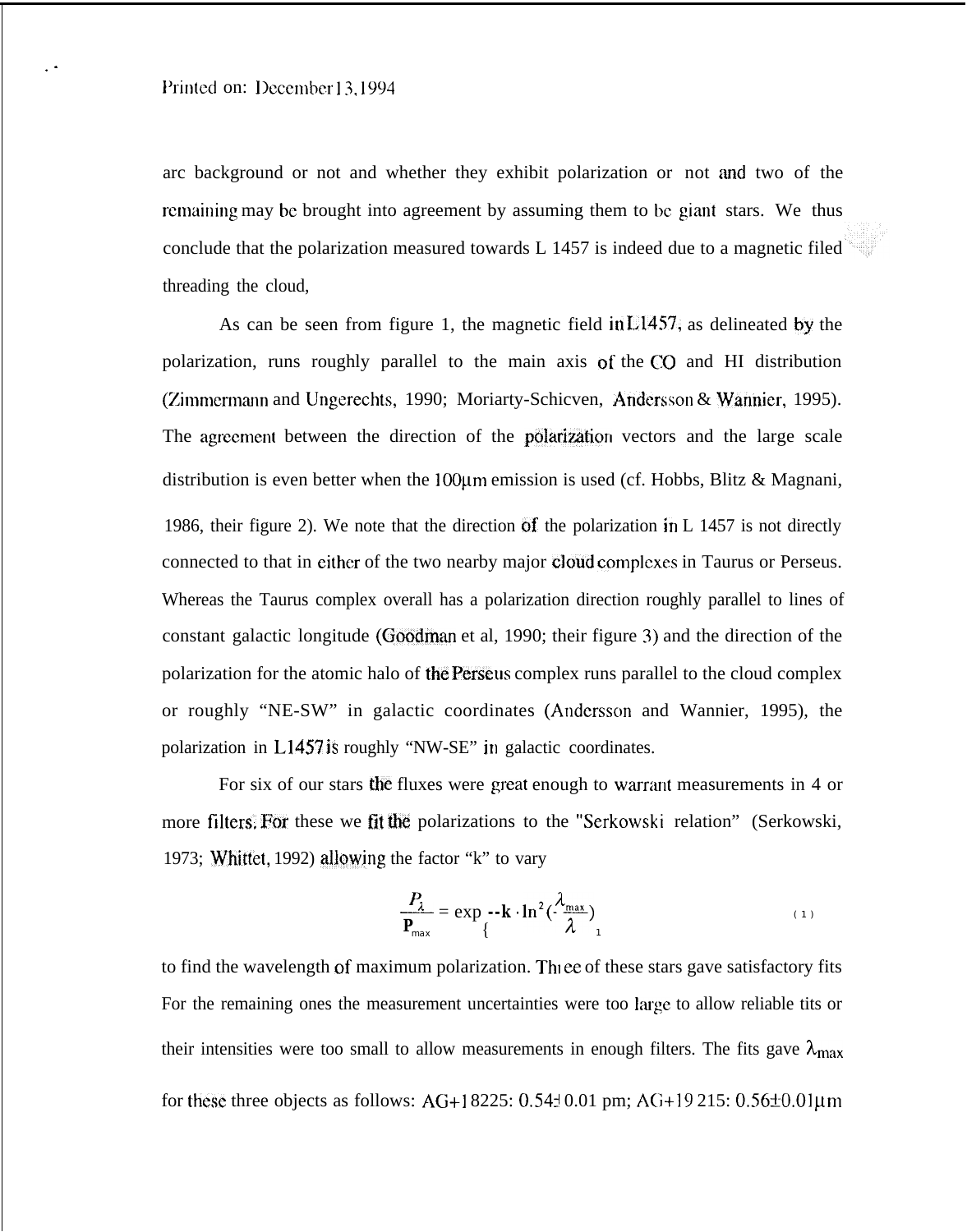,.

and  $AG+20$  266; 0.54+-0.01 µm, which are typical values for interstellar polarization (Whittet, 1992). The value of the k parameter in equation 1 is higher, for the best fit solutions, than the typical interstellar value of 1.15 (Whittet, 1992) and hence the fitted p vs.  $\lambda$  curve is narrower. For our stars we get AG+1 8225: 7.3±0.8; AG+19 215: 3.7±0.6 and  $AG+20\,266$ ; 4.4 $\pm$ 0.6 (see fig. 2). If we assume that the polarization towards these three stars is caused by dust having a common set of parameters, we can average the polarization together to improve the significance of the fitted parameters, After scaling the polarizations to a common value of  $p_{max}$  of 0.5, the resulting fit gave  $\lambda_{max}^{\text{max}}$ =0.56±0.01 and  $k=4.53\pm0.24$ . Even though the significance of the functional form of the Serkowski relation is not clear in terms of physical parameters of he dust grains, the general shape of the polarization curve is reminiscent of the function obtained from Mie scattering theory (e.g. Rogers & Martin, 1979; Xing, 1993), Several different possibilities are available to explain the steeper spectral dependence of the polarization in 1.,1457 compared to the typical interstellar value. Xing  $(1983)$  has shown that the width increases for progressively rounder spheroids as well as for lower values of the imaginary part of the refractive index. Another possibility is **that the** real part of the refractive index of the grains is significantly higher than that usual in the ISM (Wilking et al, 1980). This is intriguing in light of the fact that the wavelengths of maximum polarization for our stars are very close to the values typical in the ISM. To explore this possibility we used an extrapolation of the tabulated values of Rogers and Martin (1979) for the width of the theoretical polarization curve for an infinite cylinder (noting that since in their nomenclature  $\rho = 4\pi a(m-1)/\lambda$ , where a is the radius of the cylinder and m is the refractive index, then  $\rho_b/\rho_{max} = \lambda_{max}/\lambda_{1/2}$  to derive the halfpower width as a function of the refractive index. We then used the "Serkowski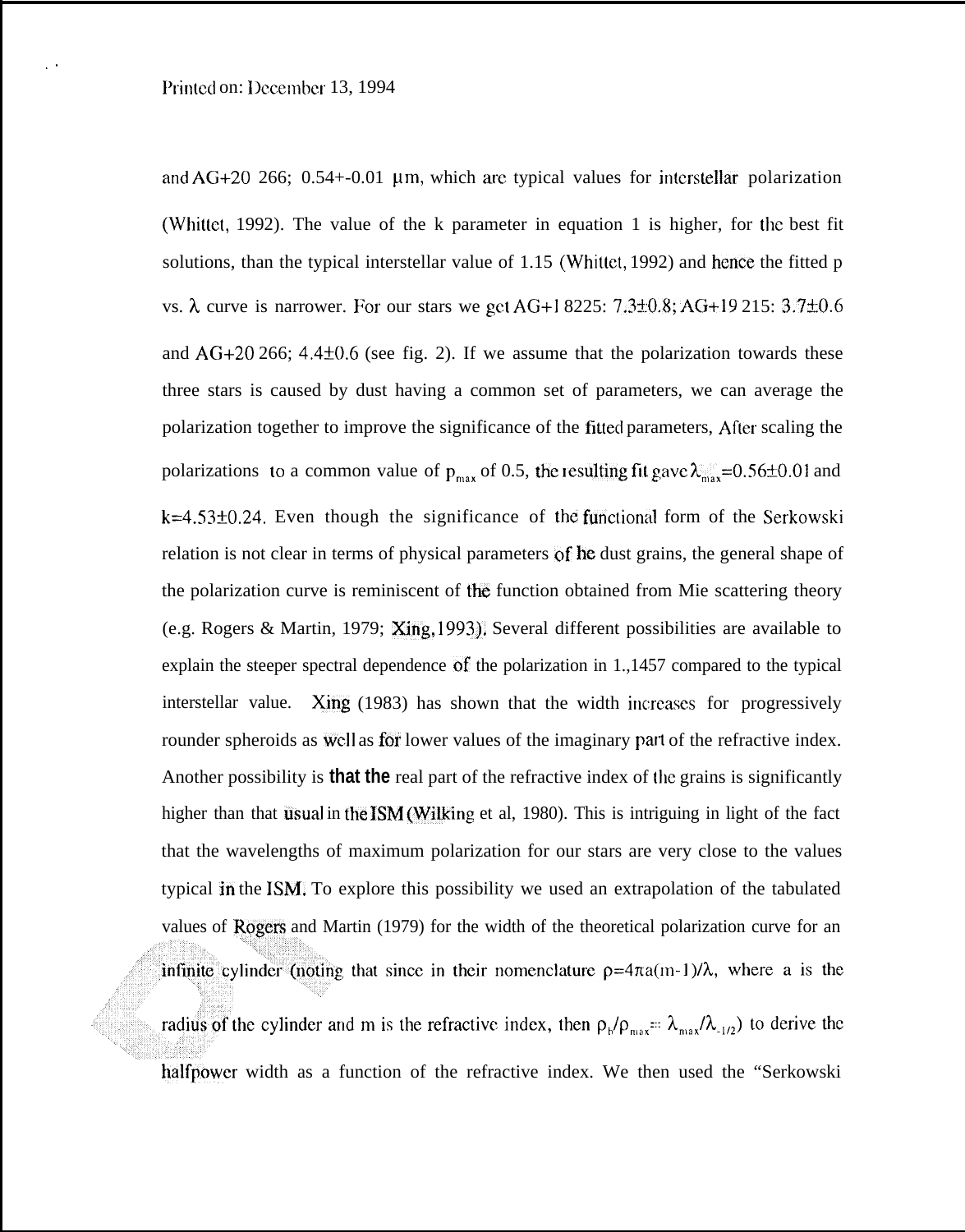relation" to calculate the halfpower points of the observed polarization, as  $\lambda_{\text{max}}/\lambda_{\pm 1/2}$ =exp { $\pm\sqrt{\ln(2)}$ k)} Using these two relationships, and the somewhat ad hoc assumption that the two functions are CIOSC enough to each other to allow a direct comparison wc can then estimate the refractive index corresponding to our measured value of k. In order to minimize the effect of the di fferencc in functional form bet wecn theoretical and observational functions we then scaled the derived refractive index of our  $L1457$ observations to that which this method derives for a k of 1.15. We find that {he refractive index corresponding to  $k=4.53$  is  $m(4.53)=1.3$ \*m(1.15). Since the refractive index of ice is generall y smaller than that for refractory elements  $(e, g)$ , graphite) by about a factor 2 (Greenberg, 1968), our result is consistent with the L1457 dust consisting of "naked" grains without icy mantles. Such a situation might result from 1.1457 residing in a hot bubble.

### **4. Conclusions**

We have measured interstellar polarization towards 13 stars in the direction of the nearest known molecular cloud L1 457. Based on spectroscopic pardlaxes we conclude that the polarization seen is associated with the molecular cloud, implying an ordered magnetic field in the cloud, The wavelength dependence of the polarization shows a similar wavelength of maximum polarization to that typical for the ISM, but a significantly steeper drop-off on both sides of  $\lambda_{\text{max}}$ , parametrized by k: 4.5 in the Serkowski relation. We suggest that this may be due to the dust grains in L.] 457 lacking icy mantles.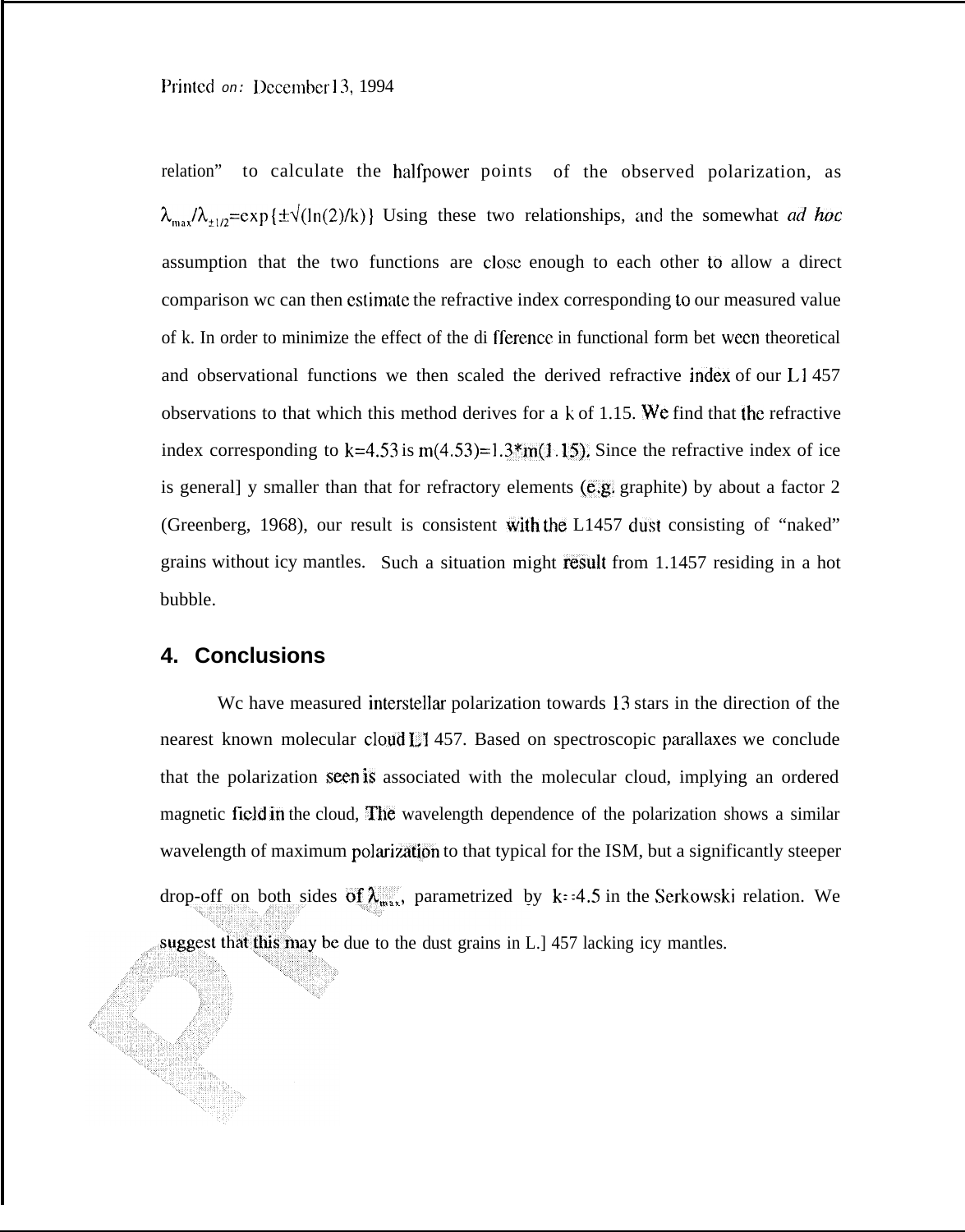| $d^{\dagger}$ [p<br>$\bar{V}$<br>$(B-v)$<br>RA(1950)<br>Dec(1950)<br>Sp.<br>star<br>angle $\frac{8}{3}$ [1]<br>$p [\%]$<br>19:14:08.80<br>8.90<br>1.2<br>AG+1921<br>2:49:37.05<br>K <sub>0</sub><br>26/38<br>$-29±3$<br>0.5550.06<br>B<br>$\overline{\mathsf{V}}$<br>$-32+2$<br>$0.73 \pm 0.04$<br>$\mathsf R$<br>$-32 \pm 1$<br>$0.66 \pm 0.03$<br>$-25±3$<br>$0.47 \pm 0.04$<br>8.80<br>AG+20 26<br>2:52:13.90<br>20:35:53.20<br>F <sub>2</sub><br>0.4<br>140<br>$-23 \pm 8$<br>$0.15 \pm 0.04$<br>B<br>$-35 + 52$<br>$0.11 \pm 0.04$<br>V<br>ś<br>$\mathsf R$<br>$0.14 \pm 0.03$<br>10±6<br>${\geq}87^{\ddagger}$<br>AG+1822<br>2:52:59.79<br>18:57:05.70<br>$F$ ?<br>9.10<br>$-0.1$<br>$-48+52$<br>$0.11 \pm 0.06$<br>y<br>B<br>$-58 + 4$<br>$0.23 \pm 0.03$<br>$\overline{\mathbf{V}}$<br>$-63±4$<br>$0.31 \pm 0.04$<br>${\bf R}$<br>$-49\pm4$<br>$0.28 \pm 0.04$<br>$0.09{\pm}0.09$<br>$-81±52$<br>G <sub>0</sub><br>10.40<br>0.6<br>154<br>AG+1921<br>19:53:51.20<br>2:54:13.60<br>$-16\pm8$<br>0.22?0.06<br>B<br>$-30±5$<br>$0.36 \pm 0.06$<br>V<br>$-10±5$<br>$0.30 \pm 0.05$<br>R<br>9.50<br>60<br>AG+1922<br>19:49:03.50<br>0.9<br>2:54:42.89<br>G <sub>5</sub><br>$-29 + 52$<br>$0.08 \pm 0.05$<br>AG+20 26<br>0.6<br>2:54:47.84<br>20:38:45.30<br>10.30<br>160<br>F8<br>$-26±7$<br>$0.26 \pm 0.06$<br>V<br>$0.28 \pm 0.06$<br>$-6±6$<br>R<br>20:23:27.90<br>G5<br>0.9<br>47/48<br>AG+20 26<br>2:55:15.21<br>9.10<br>$-19±6$<br>$0.31 \pm 0.06$<br>u<br>B<br>$0.44 \pm 0.05$<br>$-20±3$<br>$-25±3$<br>$0.54 \pm 0.06$<br>$\mathbf V$<br>$-20±3$<br>$\overline{\mathsf{R}}$<br>$0.50 \pm 0.05$<br>$-9+5$<br>$0.44 \pm 0.07$<br>0.9<br>10.20<br>AG+20 26<br>2:55:27.35<br>20:27:40.10<br>G <sub>5</sub><br>80<br>$-19L3$<br>$0.66 \pm 0.08$<br>$0.68 + 0.07$<br>$-16±3$<br>R<br>19:01:50.40<br>AG+1922<br>2:55:33.67<br>G0<br>8.30<br>0.6<br>57<br>$-11±52$<br>$0.06 \pm 0.05$<br>V<br>$0.11 \pm 0.04$<br>$-7+52$<br>${\tt R}$<br>2:55:41.72<br>$AG+2027$<br>21:02:22.00<br>K <sub>0</sub><br>9.70<br>1.2<br>44<br>$-15±52$<br>$0.10 \pm 0.06$<br>V<br>$0.07 \pm 0.07$<br>${\bf R}$<br>$-1±52$<br>$120^{\ddagger}$<br>2:56:19.56<br>19:47:29.20<br>F <sub>0</sub><br>8.00<br>$-0.2$<br>AG+1922<br>9±52<br>$\underset{\text{B}}{\text{U}}$<br>$0.07 \pm 0.03$<br>9±52<br>$0.07 \pm 0.03$<br>$\overline{\mathbf{V}}$<br>$-51±52$<br>$0.04 \pm 0.06$<br>$-13±52$<br>$0.05 \pm 0.06$<br>$\mathbf R$<br>A2<br>9.00<br>19:52:06.30<br>0.1<br>344<br>AG+1922<br>2:56:36.26<br>$-20±4$<br>0.55?0.07<br>u<br>$-16±2$<br>$\, {\bf B}$<br>$0.55*0.04$<br>$\mathcal{L}^{\text{max}}$<br>$-19±2$<br>0.6750.05<br>$\mathbf{V}$<br>${\bf R}$<br>$-15±2$<br>$0.51 \pm 0.04$ | `ABL      |            |             |                |      |     |     |  |  |  |  |
|-----------------------------------------------------------------------------------------------------------------------------------------------------------------------------------------------------------------------------------------------------------------------------------------------------------------------------------------------------------------------------------------------------------------------------------------------------------------------------------------------------------------------------------------------------------------------------------------------------------------------------------------------------------------------------------------------------------------------------------------------------------------------------------------------------------------------------------------------------------------------------------------------------------------------------------------------------------------------------------------------------------------------------------------------------------------------------------------------------------------------------------------------------------------------------------------------------------------------------------------------------------------------------------------------------------------------------------------------------------------------------------------------------------------------------------------------------------------------------------------------------------------------------------------------------------------------------------------------------------------------------------------------------------------------------------------------------------------------------------------------------------------------------------------------------------------------------------------------------------------------------------------------------------------------------------------------------------------------------------------------------------------------------------------------------------------------------------------------------------------------------------------------------------------------------------------------------------------------------------------------------------------------------------------------------------------------------------------------------------------------------------------------------------------------------------------------------------------------------------------------------------------------------------------------------------------------------------------------------------------------------------------------------------------------|-----------|------------|-------------|----------------|------|-----|-----|--|--|--|--|
|                                                                                                                                                                                                                                                                                                                                                                                                                                                                                                                                                                                                                                                                                                                                                                                                                                                                                                                                                                                                                                                                                                                                                                                                                                                                                                                                                                                                                                                                                                                                                                                                                                                                                                                                                                                                                                                                                                                                                                                                                                                                                                                                                                                                                                                                                                                                                                                                                                                                                                                                                                                                                                                                       |           |            |             |                |      |     |     |  |  |  |  |
|                                                                                                                                                                                                                                                                                                                                                                                                                                                                                                                                                                                                                                                                                                                                                                                                                                                                                                                                                                                                                                                                                                                                                                                                                                                                                                                                                                                                                                                                                                                                                                                                                                                                                                                                                                                                                                                                                                                                                                                                                                                                                                                                                                                                                                                                                                                                                                                                                                                                                                                                                                                                                                                                       |           |            |             |                |      |     |     |  |  |  |  |
|                                                                                                                                                                                                                                                                                                                                                                                                                                                                                                                                                                                                                                                                                                                                                                                                                                                                                                                                                                                                                                                                                                                                                                                                                                                                                                                                                                                                                                                                                                                                                                                                                                                                                                                                                                                                                                                                                                                                                                                                                                                                                                                                                                                                                                                                                                                                                                                                                                                                                                                                                                                                                                                                       |           |            |             |                |      |     |     |  |  |  |  |
|                                                                                                                                                                                                                                                                                                                                                                                                                                                                                                                                                                                                                                                                                                                                                                                                                                                                                                                                                                                                                                                                                                                                                                                                                                                                                                                                                                                                                                                                                                                                                                                                                                                                                                                                                                                                                                                                                                                                                                                                                                                                                                                                                                                                                                                                                                                                                                                                                                                                                                                                                                                                                                                                       |           |            |             |                |      |     |     |  |  |  |  |
|                                                                                                                                                                                                                                                                                                                                                                                                                                                                                                                                                                                                                                                                                                                                                                                                                                                                                                                                                                                                                                                                                                                                                                                                                                                                                                                                                                                                                                                                                                                                                                                                                                                                                                                                                                                                                                                                                                                                                                                                                                                                                                                                                                                                                                                                                                                                                                                                                                                                                                                                                                                                                                                                       |           |            |             |                |      |     |     |  |  |  |  |
|                                                                                                                                                                                                                                                                                                                                                                                                                                                                                                                                                                                                                                                                                                                                                                                                                                                                                                                                                                                                                                                                                                                                                                                                                                                                                                                                                                                                                                                                                                                                                                                                                                                                                                                                                                                                                                                                                                                                                                                                                                                                                                                                                                                                                                                                                                                                                                                                                                                                                                                                                                                                                                                                       |           |            |             |                |      |     |     |  |  |  |  |
|                                                                                                                                                                                                                                                                                                                                                                                                                                                                                                                                                                                                                                                                                                                                                                                                                                                                                                                                                                                                                                                                                                                                                                                                                                                                                                                                                                                                                                                                                                                                                                                                                                                                                                                                                                                                                                                                                                                                                                                                                                                                                                                                                                                                                                                                                                                                                                                                                                                                                                                                                                                                                                                                       |           |            |             |                |      |     |     |  |  |  |  |
|                                                                                                                                                                                                                                                                                                                                                                                                                                                                                                                                                                                                                                                                                                                                                                                                                                                                                                                                                                                                                                                                                                                                                                                                                                                                                                                                                                                                                                                                                                                                                                                                                                                                                                                                                                                                                                                                                                                                                                                                                                                                                                                                                                                                                                                                                                                                                                                                                                                                                                                                                                                                                                                                       |           |            |             |                |      |     |     |  |  |  |  |
|                                                                                                                                                                                                                                                                                                                                                                                                                                                                                                                                                                                                                                                                                                                                                                                                                                                                                                                                                                                                                                                                                                                                                                                                                                                                                                                                                                                                                                                                                                                                                                                                                                                                                                                                                                                                                                                                                                                                                                                                                                                                                                                                                                                                                                                                                                                                                                                                                                                                                                                                                                                                                                                                       |           |            |             |                |      |     |     |  |  |  |  |
|                                                                                                                                                                                                                                                                                                                                                                                                                                                                                                                                                                                                                                                                                                                                                                                                                                                                                                                                                                                                                                                                                                                                                                                                                                                                                                                                                                                                                                                                                                                                                                                                                                                                                                                                                                                                                                                                                                                                                                                                                                                                                                                                                                                                                                                                                                                                                                                                                                                                                                                                                                                                                                                                       |           |            |             |                |      |     |     |  |  |  |  |
|                                                                                                                                                                                                                                                                                                                                                                                                                                                                                                                                                                                                                                                                                                                                                                                                                                                                                                                                                                                                                                                                                                                                                                                                                                                                                                                                                                                                                                                                                                                                                                                                                                                                                                                                                                                                                                                                                                                                                                                                                                                                                                                                                                                                                                                                                                                                                                                                                                                                                                                                                                                                                                                                       |           |            |             |                |      |     |     |  |  |  |  |
|                                                                                                                                                                                                                                                                                                                                                                                                                                                                                                                                                                                                                                                                                                                                                                                                                                                                                                                                                                                                                                                                                                                                                                                                                                                                                                                                                                                                                                                                                                                                                                                                                                                                                                                                                                                                                                                                                                                                                                                                                                                                                                                                                                                                                                                                                                                                                                                                                                                                                                                                                                                                                                                                       |           |            |             |                |      |     |     |  |  |  |  |
|                                                                                                                                                                                                                                                                                                                                                                                                                                                                                                                                                                                                                                                                                                                                                                                                                                                                                                                                                                                                                                                                                                                                                                                                                                                                                                                                                                                                                                                                                                                                                                                                                                                                                                                                                                                                                                                                                                                                                                                                                                                                                                                                                                                                                                                                                                                                                                                                                                                                                                                                                                                                                                                                       |           |            |             |                |      |     |     |  |  |  |  |
|                                                                                                                                                                                                                                                                                                                                                                                                                                                                                                                                                                                                                                                                                                                                                                                                                                                                                                                                                                                                                                                                                                                                                                                                                                                                                                                                                                                                                                                                                                                                                                                                                                                                                                                                                                                                                                                                                                                                                                                                                                                                                                                                                                                                                                                                                                                                                                                                                                                                                                                                                                                                                                                                       |           |            |             |                |      |     |     |  |  |  |  |
|                                                                                                                                                                                                                                                                                                                                                                                                                                                                                                                                                                                                                                                                                                                                                                                                                                                                                                                                                                                                                                                                                                                                                                                                                                                                                                                                                                                                                                                                                                                                                                                                                                                                                                                                                                                                                                                                                                                                                                                                                                                                                                                                                                                                                                                                                                                                                                                                                                                                                                                                                                                                                                                                       |           |            |             |                |      |     |     |  |  |  |  |
|                                                                                                                                                                                                                                                                                                                                                                                                                                                                                                                                                                                                                                                                                                                                                                                                                                                                                                                                                                                                                                                                                                                                                                                                                                                                                                                                                                                                                                                                                                                                                                                                                                                                                                                                                                                                                                                                                                                                                                                                                                                                                                                                                                                                                                                                                                                                                                                                                                                                                                                                                                                                                                                                       |           |            |             |                |      |     |     |  |  |  |  |
|                                                                                                                                                                                                                                                                                                                                                                                                                                                                                                                                                                                                                                                                                                                                                                                                                                                                                                                                                                                                                                                                                                                                                                                                                                                                                                                                                                                                                                                                                                                                                                                                                                                                                                                                                                                                                                                                                                                                                                                                                                                                                                                                                                                                                                                                                                                                                                                                                                                                                                                                                                                                                                                                       |           |            |             |                |      |     |     |  |  |  |  |
|                                                                                                                                                                                                                                                                                                                                                                                                                                                                                                                                                                                                                                                                                                                                                                                                                                                                                                                                                                                                                                                                                                                                                                                                                                                                                                                                                                                                                                                                                                                                                                                                                                                                                                                                                                                                                                                                                                                                                                                                                                                                                                                                                                                                                                                                                                                                                                                                                                                                                                                                                                                                                                                                       |           |            |             |                |      |     |     |  |  |  |  |
|                                                                                                                                                                                                                                                                                                                                                                                                                                                                                                                                                                                                                                                                                                                                                                                                                                                                                                                                                                                                                                                                                                                                                                                                                                                                                                                                                                                                                                                                                                                                                                                                                                                                                                                                                                                                                                                                                                                                                                                                                                                                                                                                                                                                                                                                                                                                                                                                                                                                                                                                                                                                                                                                       |           |            |             |                |      |     |     |  |  |  |  |
|                                                                                                                                                                                                                                                                                                                                                                                                                                                                                                                                                                                                                                                                                                                                                                                                                                                                                                                                                                                                                                                                                                                                                                                                                                                                                                                                                                                                                                                                                                                                                                                                                                                                                                                                                                                                                                                                                                                                                                                                                                                                                                                                                                                                                                                                                                                                                                                                                                                                                                                                                                                                                                                                       |           |            |             |                |      |     |     |  |  |  |  |
|                                                                                                                                                                                                                                                                                                                                                                                                                                                                                                                                                                                                                                                                                                                                                                                                                                                                                                                                                                                                                                                                                                                                                                                                                                                                                                                                                                                                                                                                                                                                                                                                                                                                                                                                                                                                                                                                                                                                                                                                                                                                                                                                                                                                                                                                                                                                                                                                                                                                                                                                                                                                                                                                       |           |            |             |                |      |     |     |  |  |  |  |
|                                                                                                                                                                                                                                                                                                                                                                                                                                                                                                                                                                                                                                                                                                                                                                                                                                                                                                                                                                                                                                                                                                                                                                                                                                                                                                                                                                                                                                                                                                                                                                                                                                                                                                                                                                                                                                                                                                                                                                                                                                                                                                                                                                                                                                                                                                                                                                                                                                                                                                                                                                                                                                                                       |           |            |             |                |      |     |     |  |  |  |  |
|                                                                                                                                                                                                                                                                                                                                                                                                                                                                                                                                                                                                                                                                                                                                                                                                                                                                                                                                                                                                                                                                                                                                                                                                                                                                                                                                                                                                                                                                                                                                                                                                                                                                                                                                                                                                                                                                                                                                                                                                                                                                                                                                                                                                                                                                                                                                                                                                                                                                                                                                                                                                                                                                       |           |            |             |                |      |     |     |  |  |  |  |
|                                                                                                                                                                                                                                                                                                                                                                                                                                                                                                                                                                                                                                                                                                                                                                                                                                                                                                                                                                                                                                                                                                                                                                                                                                                                                                                                                                                                                                                                                                                                                                                                                                                                                                                                                                                                                                                                                                                                                                                                                                                                                                                                                                                                                                                                                                                                                                                                                                                                                                                                                                                                                                                                       |           |            |             |                |      |     |     |  |  |  |  |
|                                                                                                                                                                                                                                                                                                                                                                                                                                                                                                                                                                                                                                                                                                                                                                                                                                                                                                                                                                                                                                                                                                                                                                                                                                                                                                                                                                                                                                                                                                                                                                                                                                                                                                                                                                                                                                                                                                                                                                                                                                                                                                                                                                                                                                                                                                                                                                                                                                                                                                                                                                                                                                                                       |           |            |             |                |      |     |     |  |  |  |  |
|                                                                                                                                                                                                                                                                                                                                                                                                                                                                                                                                                                                                                                                                                                                                                                                                                                                                                                                                                                                                                                                                                                                                                                                                                                                                                                                                                                                                                                                                                                                                                                                                                                                                                                                                                                                                                                                                                                                                                                                                                                                                                                                                                                                                                                                                                                                                                                                                                                                                                                                                                                                                                                                                       |           |            |             |                |      |     |     |  |  |  |  |
|                                                                                                                                                                                                                                                                                                                                                                                                                                                                                                                                                                                                                                                                                                                                                                                                                                                                                                                                                                                                                                                                                                                                                                                                                                                                                                                                                                                                                                                                                                                                                                                                                                                                                                                                                                                                                                                                                                                                                                                                                                                                                                                                                                                                                                                                                                                                                                                                                                                                                                                                                                                                                                                                       |           |            |             |                |      |     |     |  |  |  |  |
|                                                                                                                                                                                                                                                                                                                                                                                                                                                                                                                                                                                                                                                                                                                                                                                                                                                                                                                                                                                                                                                                                                                                                                                                                                                                                                                                                                                                                                                                                                                                                                                                                                                                                                                                                                                                                                                                                                                                                                                                                                                                                                                                                                                                                                                                                                                                                                                                                                                                                                                                                                                                                                                                       |           |            |             |                |      |     |     |  |  |  |  |
|                                                                                                                                                                                                                                                                                                                                                                                                                                                                                                                                                                                                                                                                                                                                                                                                                                                                                                                                                                                                                                                                                                                                                                                                                                                                                                                                                                                                                                                                                                                                                                                                                                                                                                                                                                                                                                                                                                                                                                                                                                                                                                                                                                                                                                                                                                                                                                                                                                                                                                                                                                                                                                                                       |           |            |             |                |      |     |     |  |  |  |  |
|                                                                                                                                                                                                                                                                                                                                                                                                                                                                                                                                                                                                                                                                                                                                                                                                                                                                                                                                                                                                                                                                                                                                                                                                                                                                                                                                                                                                                                                                                                                                                                                                                                                                                                                                                                                                                                                                                                                                                                                                                                                                                                                                                                                                                                                                                                                                                                                                                                                                                                                                                                                                                                                                       |           |            |             |                |      |     |     |  |  |  |  |
|                                                                                                                                                                                                                                                                                                                                                                                                                                                                                                                                                                                                                                                                                                                                                                                                                                                                                                                                                                                                                                                                                                                                                                                                                                                                                                                                                                                                                                                                                                                                                                                                                                                                                                                                                                                                                                                                                                                                                                                                                                                                                                                                                                                                                                                                                                                                                                                                                                                                                                                                                                                                                                                                       |           |            |             |                |      |     |     |  |  |  |  |
|                                                                                                                                                                                                                                                                                                                                                                                                                                                                                                                                                                                                                                                                                                                                                                                                                                                                                                                                                                                                                                                                                                                                                                                                                                                                                                                                                                                                                                                                                                                                                                                                                                                                                                                                                                                                                                                                                                                                                                                                                                                                                                                                                                                                                                                                                                                                                                                                                                                                                                                                                                                                                                                                       |           |            |             |                |      |     |     |  |  |  |  |
|                                                                                                                                                                                                                                                                                                                                                                                                                                                                                                                                                                                                                                                                                                                                                                                                                                                                                                                                                                                                                                                                                                                                                                                                                                                                                                                                                                                                                                                                                                                                                                                                                                                                                                                                                                                                                                                                                                                                                                                                                                                                                                                                                                                                                                                                                                                                                                                                                                                                                                                                                                                                                                                                       |           |            |             |                |      |     |     |  |  |  |  |
|                                                                                                                                                                                                                                                                                                                                                                                                                                                                                                                                                                                                                                                                                                                                                                                                                                                                                                                                                                                                                                                                                                                                                                                                                                                                                                                                                                                                                                                                                                                                                                                                                                                                                                                                                                                                                                                                                                                                                                                                                                                                                                                                                                                                                                                                                                                                                                                                                                                                                                                                                                                                                                                                       |           |            |             |                |      |     |     |  |  |  |  |
|                                                                                                                                                                                                                                                                                                                                                                                                                                                                                                                                                                                                                                                                                                                                                                                                                                                                                                                                                                                                                                                                                                                                                                                                                                                                                                                                                                                                                                                                                                                                                                                                                                                                                                                                                                                                                                                                                                                                                                                                                                                                                                                                                                                                                                                                                                                                                                                                                                                                                                                                                                                                                                                                       |           |            |             |                |      |     |     |  |  |  |  |
|                                                                                                                                                                                                                                                                                                                                                                                                                                                                                                                                                                                                                                                                                                                                                                                                                                                                                                                                                                                                                                                                                                                                                                                                                                                                                                                                                                                                                                                                                                                                                                                                                                                                                                                                                                                                                                                                                                                                                                                                                                                                                                                                                                                                                                                                                                                                                                                                                                                                                                                                                                                                                                                                       |           |            |             |                |      |     |     |  |  |  |  |
|                                                                                                                                                                                                                                                                                                                                                                                                                                                                                                                                                                                                                                                                                                                                                                                                                                                                                                                                                                                                                                                                                                                                                                                                                                                                                                                                                                                                                                                                                                                                                                                                                                                                                                                                                                                                                                                                                                                                                                                                                                                                                                                                                                                                                                                                                                                                                                                                                                                                                                                                                                                                                                                                       |           |            |             |                |      |     |     |  |  |  |  |
|                                                                                                                                                                                                                                                                                                                                                                                                                                                                                                                                                                                                                                                                                                                                                                                                                                                                                                                                                                                                                                                                                                                                                                                                                                                                                                                                                                                                                                                                                                                                                                                                                                                                                                                                                                                                                                                                                                                                                                                                                                                                                                                                                                                                                                                                                                                                                                                                                                                                                                                                                                                                                                                                       |           |            |             |                |      |     |     |  |  |  |  |
|                                                                                                                                                                                                                                                                                                                                                                                                                                                                                                                                                                                                                                                                                                                                                                                                                                                                                                                                                                                                                                                                                                                                                                                                                                                                                                                                                                                                                                                                                                                                                                                                                                                                                                                                                                                                                                                                                                                                                                                                                                                                                                                                                                                                                                                                                                                                                                                                                                                                                                                                                                                                                                                                       |           |            |             |                |      |     |     |  |  |  |  |
|                                                                                                                                                                                                                                                                                                                                                                                                                                                                                                                                                                                                                                                                                                                                                                                                                                                                                                                                                                                                                                                                                                                                                                                                                                                                                                                                                                                                                                                                                                                                                                                                                                                                                                                                                                                                                                                                                                                                                                                                                                                                                                                                                                                                                                                                                                                                                                                                                                                                                                                                                                                                                                                                       |           |            |             |                |      |     |     |  |  |  |  |
|                                                                                                                                                                                                                                                                                                                                                                                                                                                                                                                                                                                                                                                                                                                                                                                                                                                                                                                                                                                                                                                                                                                                                                                                                                                                                                                                                                                                                                                                                                                                                                                                                                                                                                                                                                                                                                                                                                                                                                                                                                                                                                                                                                                                                                                                                                                                                                                                                                                                                                                                                                                                                                                                       |           |            |             |                |      |     |     |  |  |  |  |
|                                                                                                                                                                                                                                                                                                                                                                                                                                                                                                                                                                                                                                                                                                                                                                                                                                                                                                                                                                                                                                                                                                                                                                                                                                                                                                                                                                                                                                                                                                                                                                                                                                                                                                                                                                                                                                                                                                                                                                                                                                                                                                                                                                                                                                                                                                                                                                                                                                                                                                                                                                                                                                                                       |           |            |             |                |      |     |     |  |  |  |  |
|                                                                                                                                                                                                                                                                                                                                                                                                                                                                                                                                                                                                                                                                                                                                                                                                                                                                                                                                                                                                                                                                                                                                                                                                                                                                                                                                                                                                                                                                                                                                                                                                                                                                                                                                                                                                                                                                                                                                                                                                                                                                                                                                                                                                                                                                                                                                                                                                                                                                                                                                                                                                                                                                       | $AG+1922$ | 2:58:32.96 | 19:59:07.30 | F <sub>0</sub> | 8.80 | 0.3 | 167 |  |  |  |  |
| $0.30 \pm 0.05$<br>$-7±5$<br>u                                                                                                                                                                                                                                                                                                                                                                                                                                                                                                                                                                                                                                                                                                                                                                                                                                                                                                                                                                                                                                                                                                                                                                                                                                                                                                                                                                                                                                                                                                                                                                                                                                                                                                                                                                                                                                                                                                                                                                                                                                                                                                                                                                                                                                                                                                                                                                                                                                                                                                                                                                                                                                        |           |            |             |                |      |     |     |  |  |  |  |
| $\mathbf B$<br>$-614$<br>$0.29 \pm 0.04$<br>$-14\pm6$<br>$0.20 \pm 0.05$                                                                                                                                                                                                                                                                                                                                                                                                                                                                                                                                                                                                                                                                                                                                                                                                                                                                                                                                                                                                                                                                                                                                                                                                                                                                                                                                                                                                                                                                                                                                                                                                                                                                                                                                                                                                                                                                                                                                                                                                                                                                                                                                                                                                                                                                                                                                                                                                                                                                                                                                                                                              |           |            |             |                |      |     |     |  |  |  |  |
| $\mathbf V$<br>${\bf R}$<br>$-1254$<br>$0.27 \pm 0.04$                                                                                                                                                                                                                                                                                                                                                                                                                                                                                                                                                                                                                                                                                                                                                                                                                                                                                                                                                                                                                                                                                                                                                                                                                                                                                                                                                                                                                                                                                                                                                                                                                                                                                                                                                                                                                                                                                                                                                                                                                                                                                                                                                                                                                                                                                                                                                                                                                                                                                                                                                                                                                |           |            |             |                |      |     |     |  |  |  |  |

<sup>†</sup>Spectroscopic pa ra llax, assuming the stars to be on the main sequence.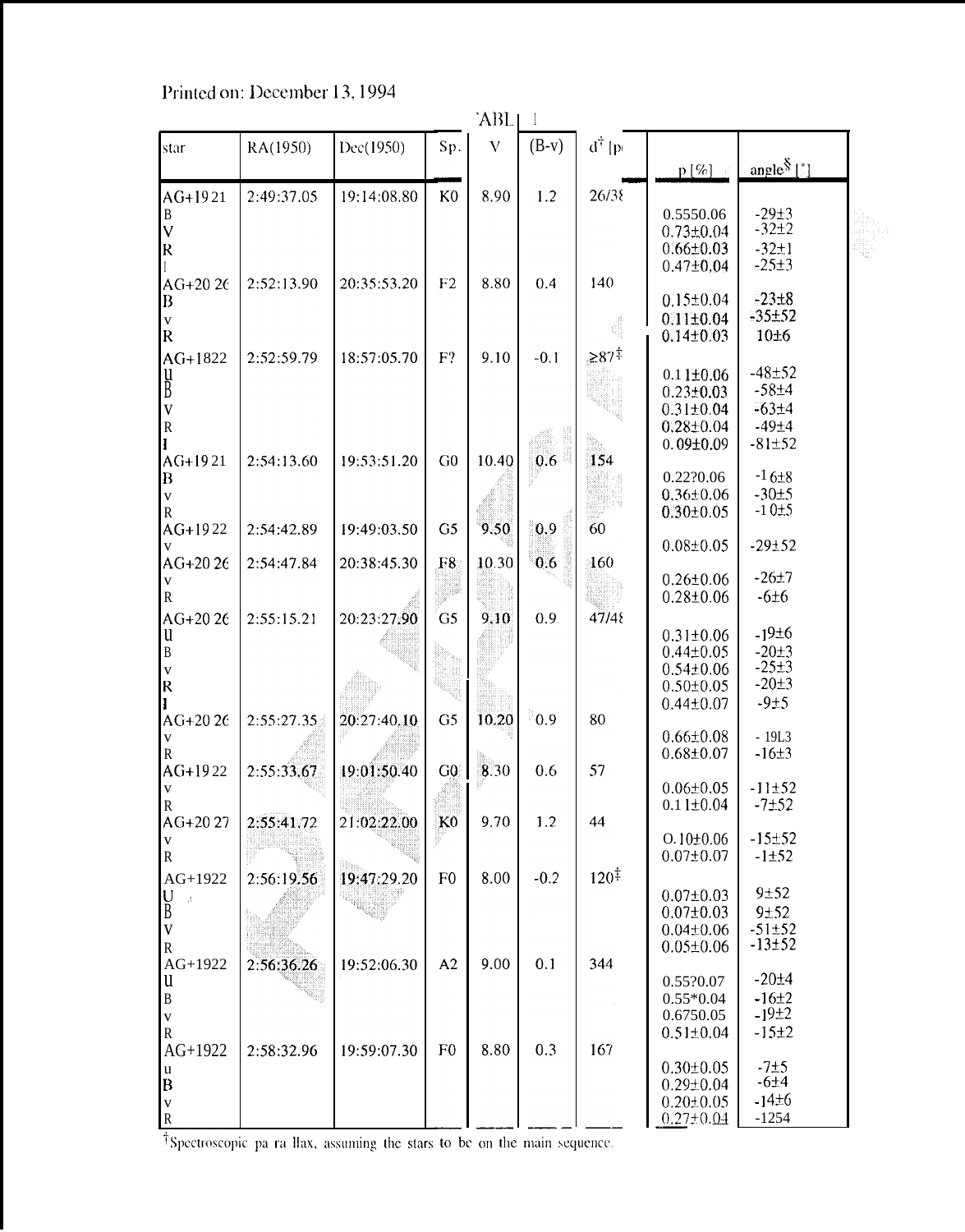\*For those stars which as main sequence would be foreground but in which we do detect polarization the distances given are for luminosity classes  $V/III$ .

<sup>‡</sup>For the two stars where (B-V) is negative we have assumed  $Ay=0$  in the distance calculation.

 ${}^{8}$ For p>3 $\sigma_{p}$ , the uncertainty in the angle of the polarization is calculated using standard propagation of errors techniques (Roe, 1992);  $\sigma_{\theta} = 28.65^{\circ} \sigma_{p}/p$ . For  $p < 3\sigma_{p}$  we assign uncertainties assuming a uniform probability distribution over the interval [0,180];  $\sigma_0 = 51.96^\circ$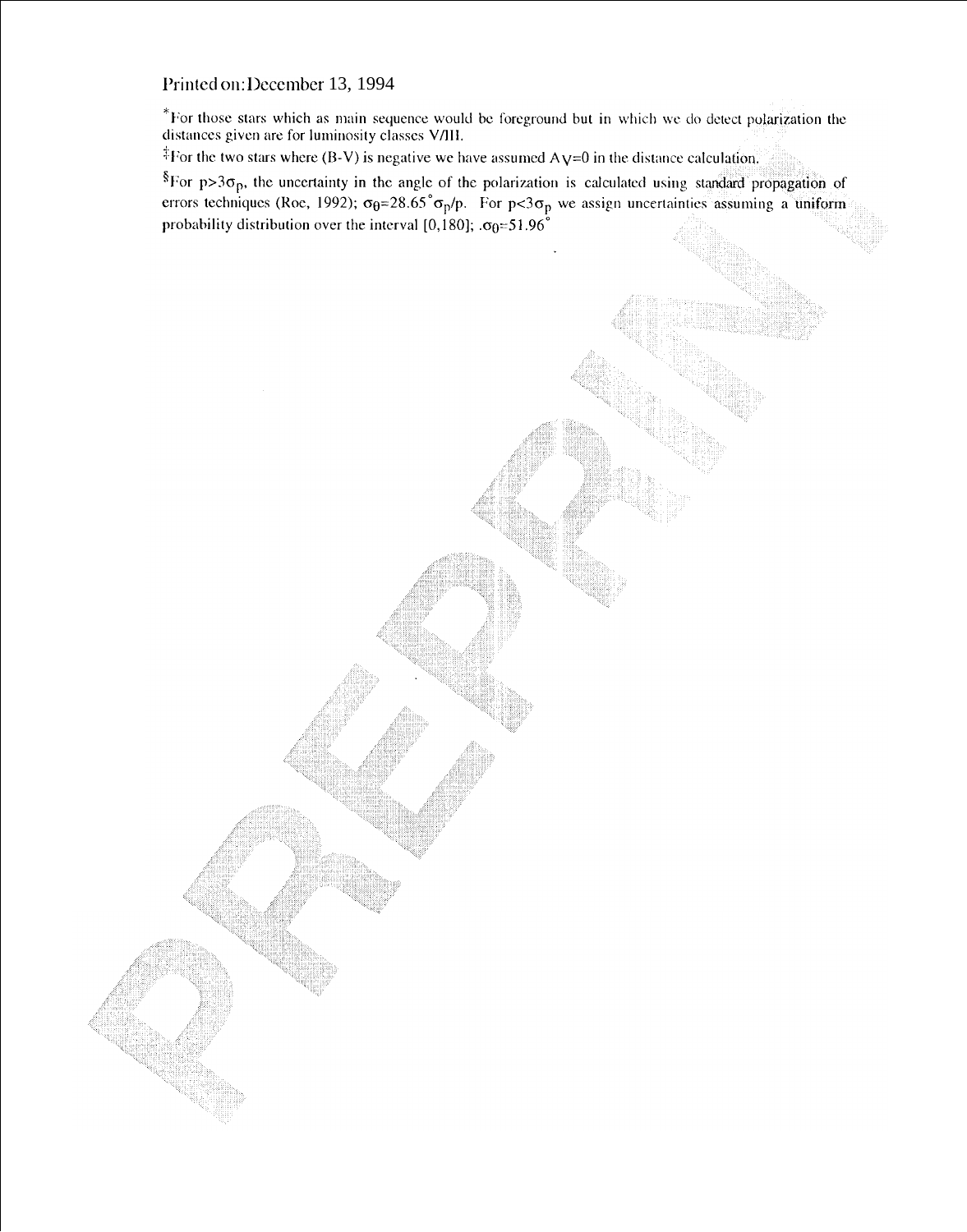# **Figure Captions**

Figure 1.

.'

.

The polarization vectors towards L 1457 are plotted on an out] ine of the CO emission from the cloud adapted from Zimmermann & Ungerechts, 1990.

Figure 2.

Three stars in our sample yielded reliable fits to the Serkowski relation of the polarization as a function of wavelength. These fits, as well as that for the scaled average of the three stars, are shown with a curve (fat solid line) illustrating the shape of the "standard" Scrkowski relation (k=l. 15).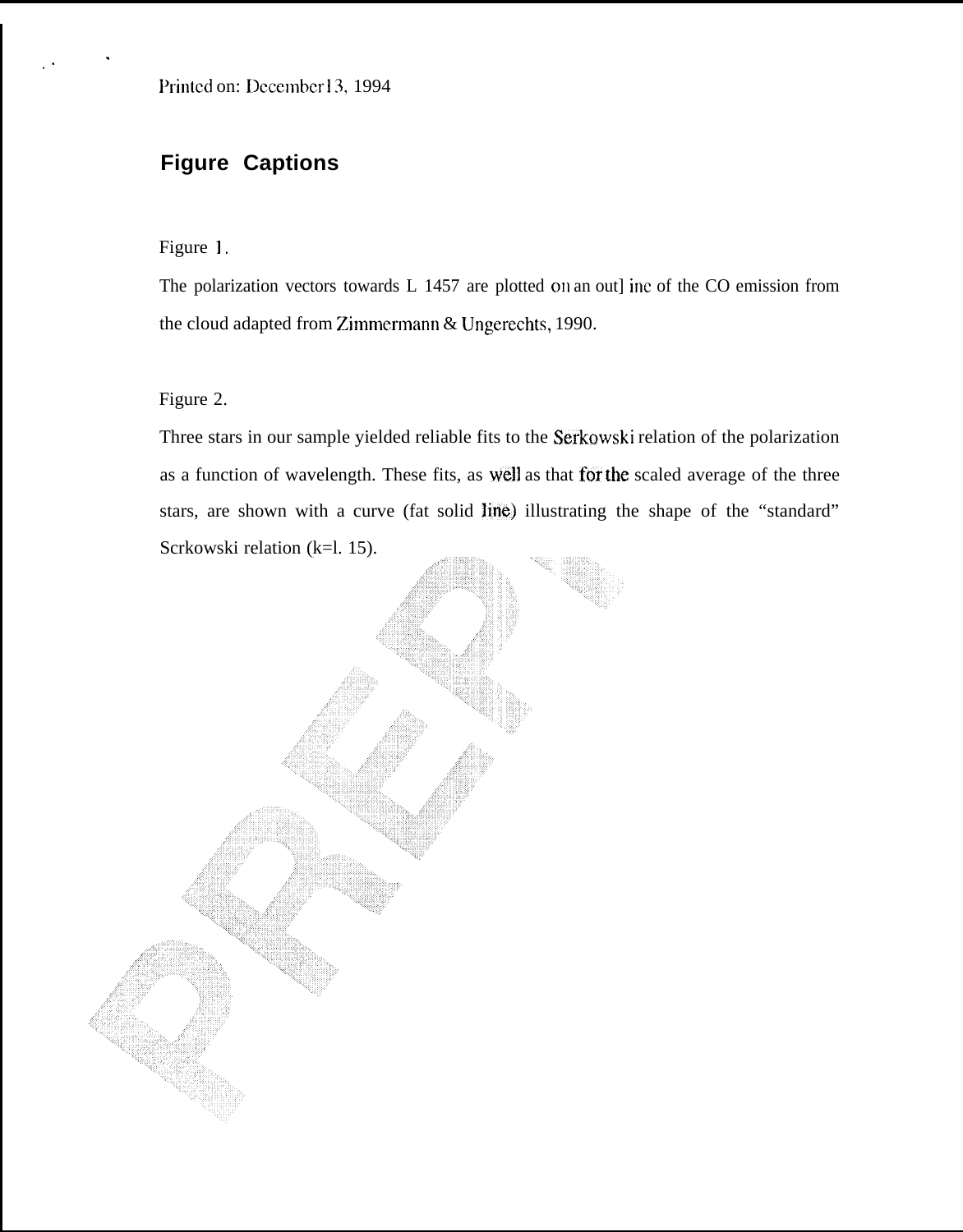## **References**

√

Andersson, B-G and Wannier, P.G., 1995, In preparation

Breger, M., 1979, ApJ, 233, 97

- Hobbs, L.M., Blitz, L. and Magnani, L., 1986, ApJL, 306, L109.
- Goodman, A.A., Bastien, P., Meyers, P.C. and Ménard, F., 1990, ApJ, 359, 363.
- Greenberg, J.M., 1968, in "Nebulae and Interstellar Matter", B.M. Middlehurst & L.H. Aller eds., U of Chicago Press.

Hobbs, L.M., Blitz, L. and Magnani, L., 1986, 306, L109.

Hobbs, L.M., Blitz, L., Penprase, B.E., Magnani, L. and Welty, D.E., 1988, ApJ, 327, 356.

Hsu, J-C and Breger, M., 1982, ApJ, 262, 732.

Il'in, V.B., Khudyakova, T.N. and Reshetnikov, V.P., 1994, AR, 38, 214.

Ingalls, J.G., Bania, T.M. and Jackson, J.M., 1994, ApJ, 431, L139.

Magnani, L., Blitz, L. and Mundy, L., 1985, ApJ, 295, 402.

J Moriarty-Schieven, G., Andersson, B-G and Wannier, P.G., 1995, In Preparation.

Pound, M.W. Bania, T.M., and Wilson, R.W., 1990, ApJ, 351, 165.

Roe, B.P., 1992, "Probability and Statistics in Experimental Physics", New York, Springer.

Rogers, C. And Martin, P.G., 1979, ApJ, 228, 450.

Serkowski, K., 1973, in "Interstellar dust and related topics", IAU Symp. #52,

J.M. Greenberg and H.C. van de Hulst eds., Reidel, Doordrecht.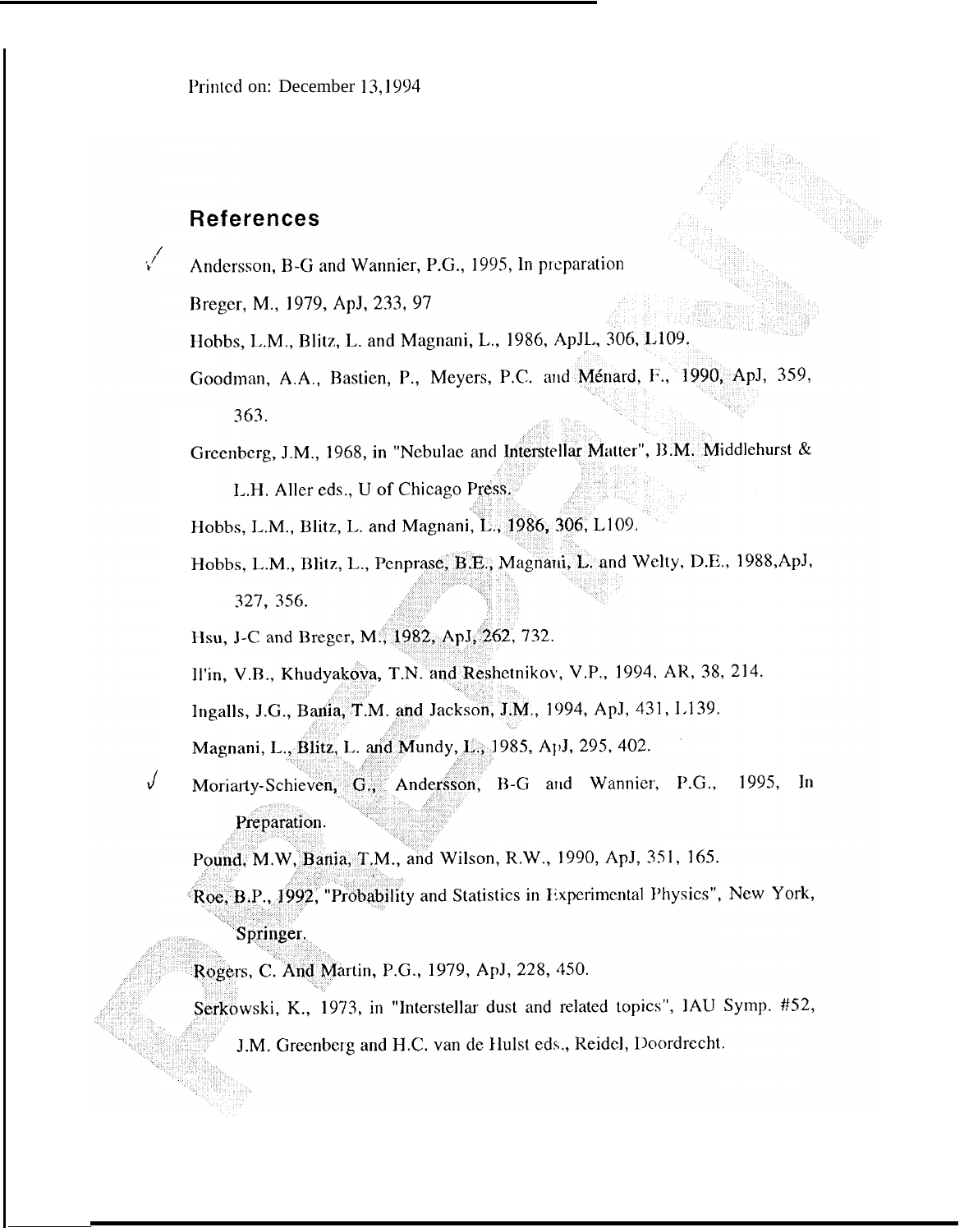,.

- $\sqrt{2}$ Wannier, P. G., Andersson, B-G and Moriarty-Schieven, G., 1995,  $\ln$ Preparation.
	- Whit[et, D. C. B., 1992, "Dust in the Galactic Environment", IOP, Bristol.
	- Wilking, B. A., Lebofsky, M. J., Martin, P. G., Rieke, G.H. and Kemp, J.C., 1980, ApJ, 235, 905.

Xing, Z., 1993, Phil Thesis, Leiden.

Zimmermann, T. and Ungerechts, H, 1990, A&A, 238. 337.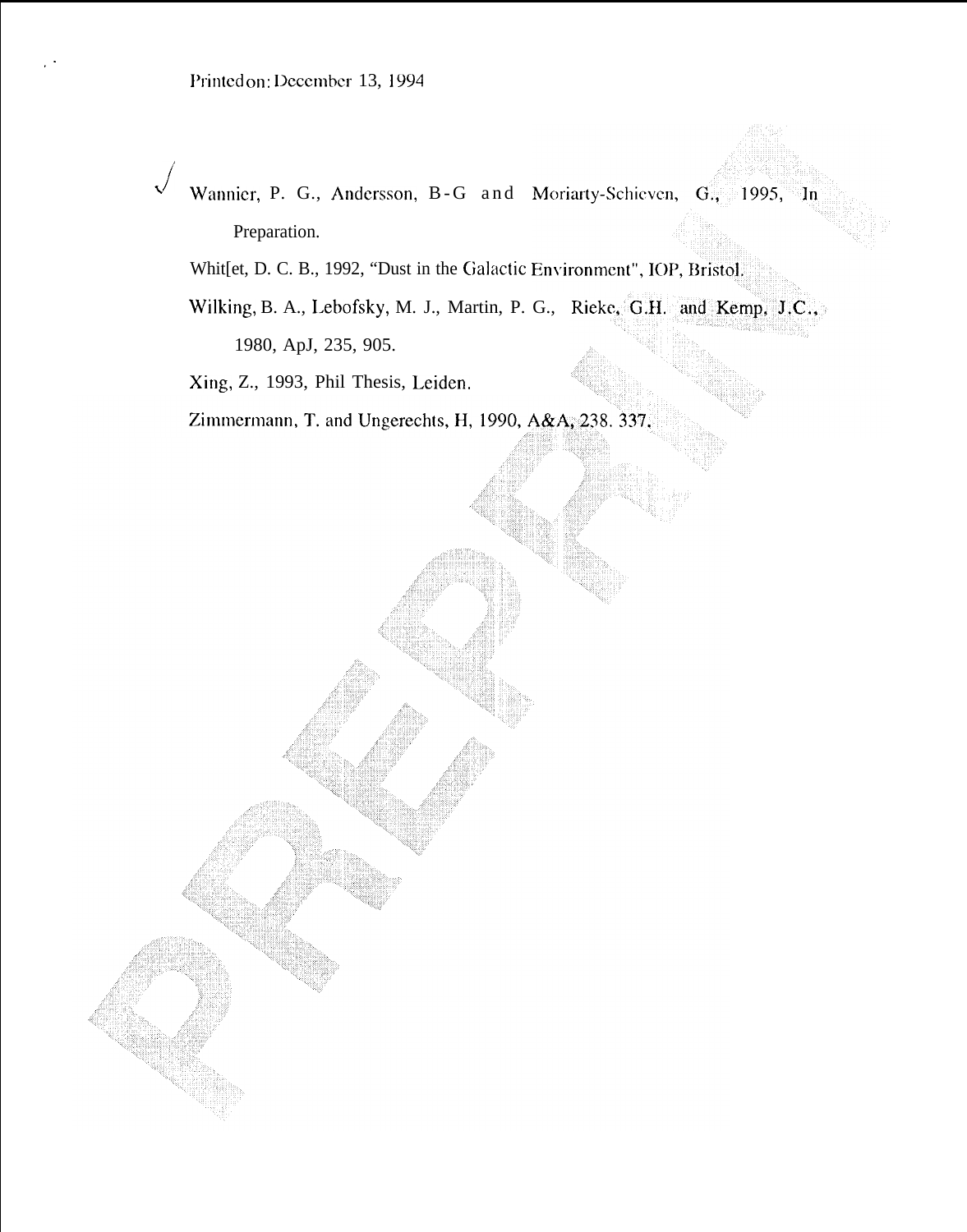### **Appendix A3 .**

#### **I)**erivation of the measurement uncertainty in the angle of polarization:

If the measured polarization is much larger than the uncertainty in the polarization:  $p >> \sigma_p$ then we may use the standard formula for propagation of errors

$$
\sigma_{\theta}^{2} = \left(\frac{\partial \theta}{\partial Q}\right)^{2} \cdot \sigma_{Q}^{2} + \left(\frac{\partial \theta}{\partial U}\right)^{2} \cdot \sigma_{U}^{2} + \text{higher order terms}
$$

Where Q & U arc the Stokes parameters with uncertainties  $\sigma_Q \& \sigma_U$  and

$$
\theta = \frac{\arctan\frac{Q}{(u)}}{2}
$$

 $U$ <sub>once</sub>

Hence,  
\n
$$
\frac{\partial \theta}{\partial Q} = \frac{1}{2} \frac{1}{1 - (\frac{Q}{U})^2} \frac{1}{U} \text{ and } \frac{\partial \theta}{\partial U} = -\frac{1}{2} \frac{1}{1 - (\frac{Q}{U})^2} \frac{Q}{U^2}
$$
\nTherefore:  
\n
$$
\sigma_0^2 = \frac{1}{4} \frac{1}{(\frac{Q^2}{V^2} + U^2)^2} \left\{ U^2 \sigma_0^2 + Q^2 \sigma_0^2 \right\}
$$
\nAnd since  
\n
$$
\sigma_Q = \sigma_U = \sigma_p \text{ and } p = \sqrt{Q^2 + U^2}
$$
\n
$$
\sigma_\theta = \frac{1}{2} \frac{\sigma_p}{p} \text{ rad} \approx 28.65 \frac{\sigma_p}{p} \text{ deg}
$$

For the situation where the Taylor expansion of the propagation of errors is not valid, i.e.,  $\sigma_p/p\geq 1$ , the above expression does not hold. Maybe the most intuitive approach would have been to assume that  $Q$  and  $U$  are normally distributed and derive the distribution of arctan(Q/U) from this. However, the ratio oft wo nor mall y distributed random variables is distributed according to the Cauchy distribution;  $\int x(x) = \frac{1}{x} \frac{1}{1+x^2}$ ;  $-\infty < x < \infty$ , and since

this distribution does not have a well defined mean, we cannot derive an analytical expression for the variance of the polarization angle for large uncertainties in the Stokes parameters. However, we may find an upper limit to  $\sigma_{\theta}$  by assuming that the parent population of the measured angle is uniformly distributed over the interval  $[0, \pi]$ . Then the expectation value is given by

$$
(x) = \int_{a}^{b} xf(x)dx = f(x) = \frac{1}{b-a} = \int_{a}^{b} \frac{x}{b-a}dx = \frac{b+a}{2}
$$

The variance is given by: ——

 $3$  This appendix will not appear in the published paper. We include it here since the explicit derivation of these relations are usually not presented.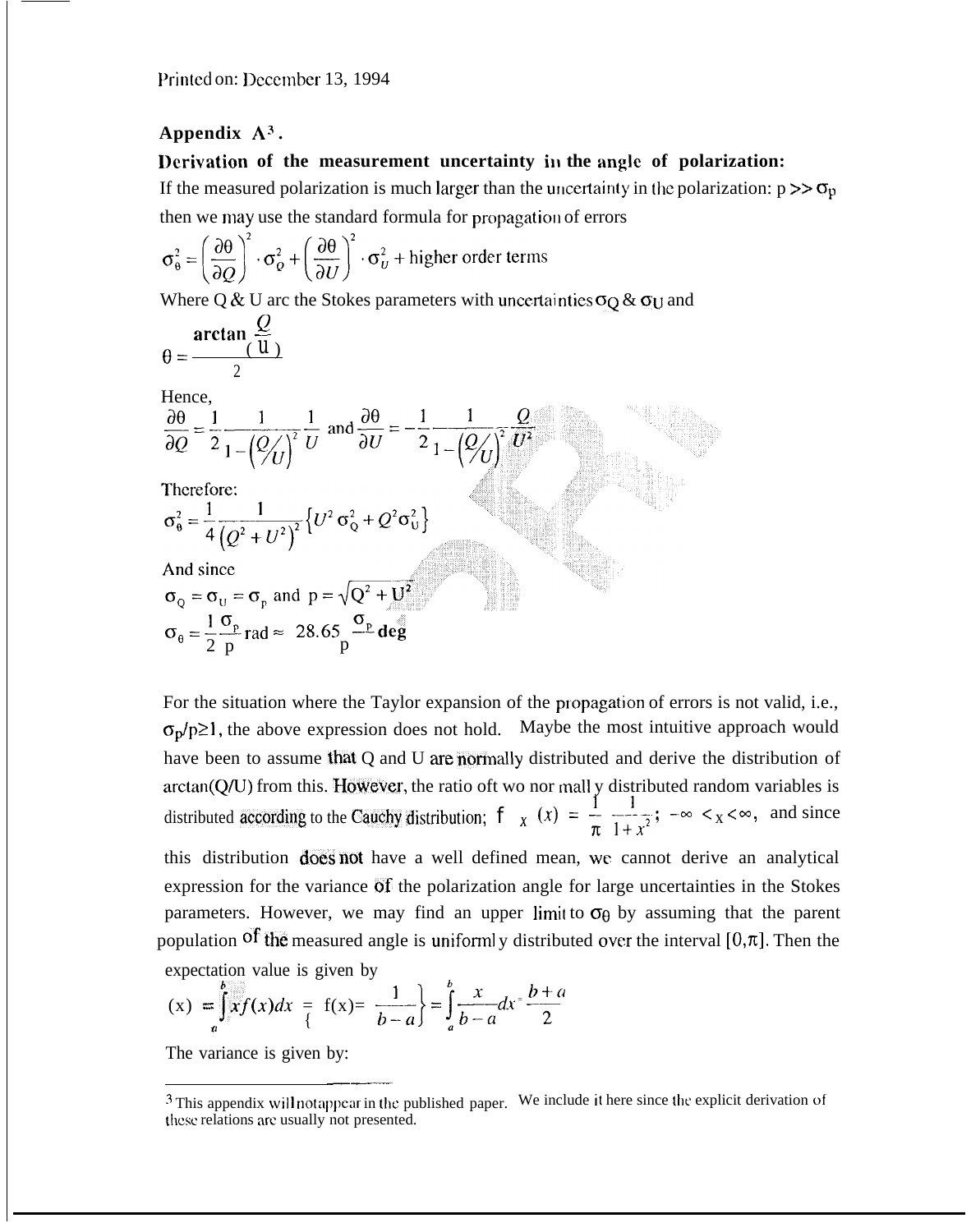$$
\sigma_x^2 = \langle x^2 \rangle - \langle x \rangle^2 = \frac{1}{3} \frac{b^3 - a^3}{b - a} - \left(\frac{b + a}{2}\right)^2 = \frac{(b - a)^2}{12}
$$
  
and hence the uncertainty is given finally given by:

 $\sigma_x \frac{b-a}{\sqrt{12}} = \frac{1}{\sqrt{12}} \approx 51.96 \text{ deg}$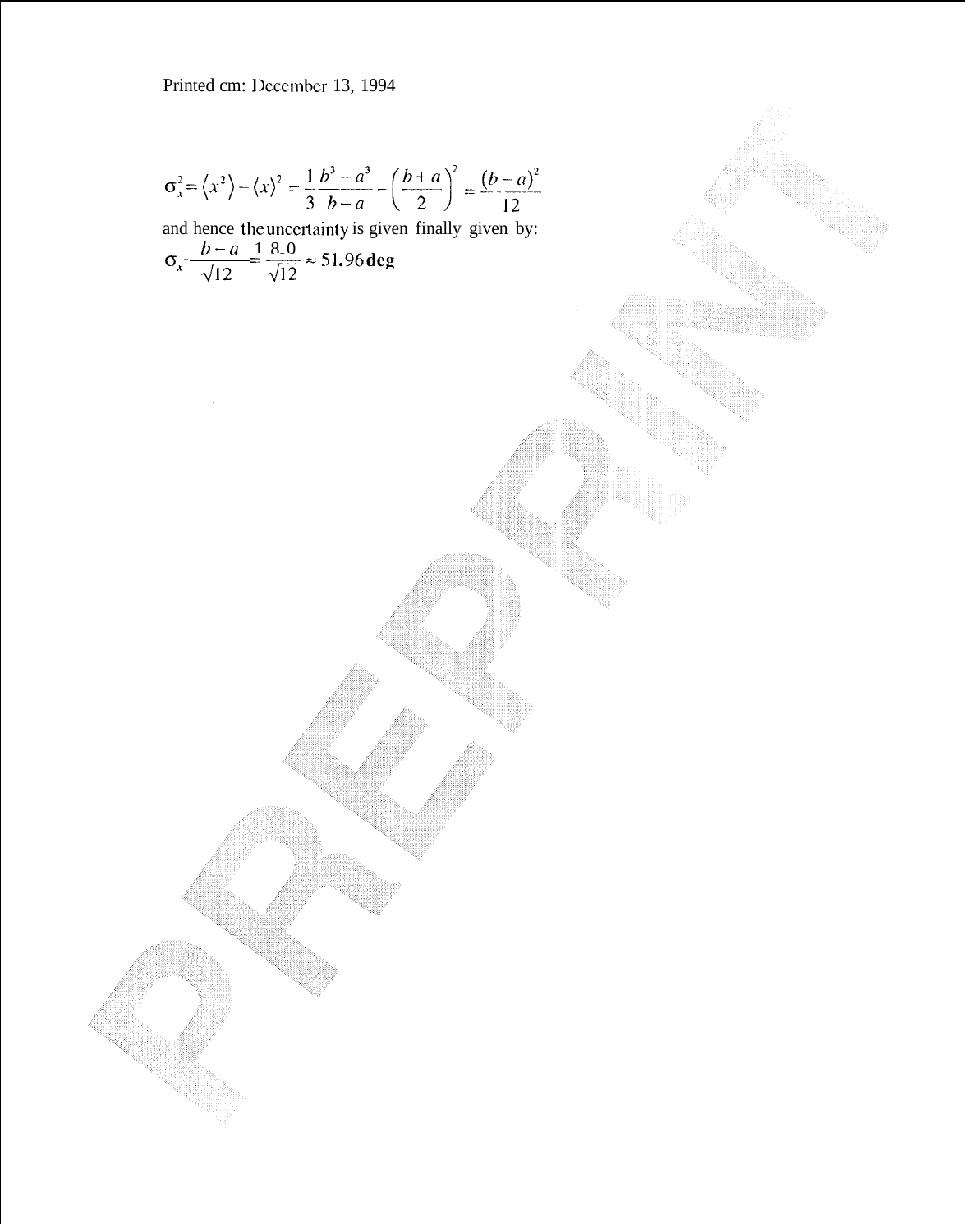